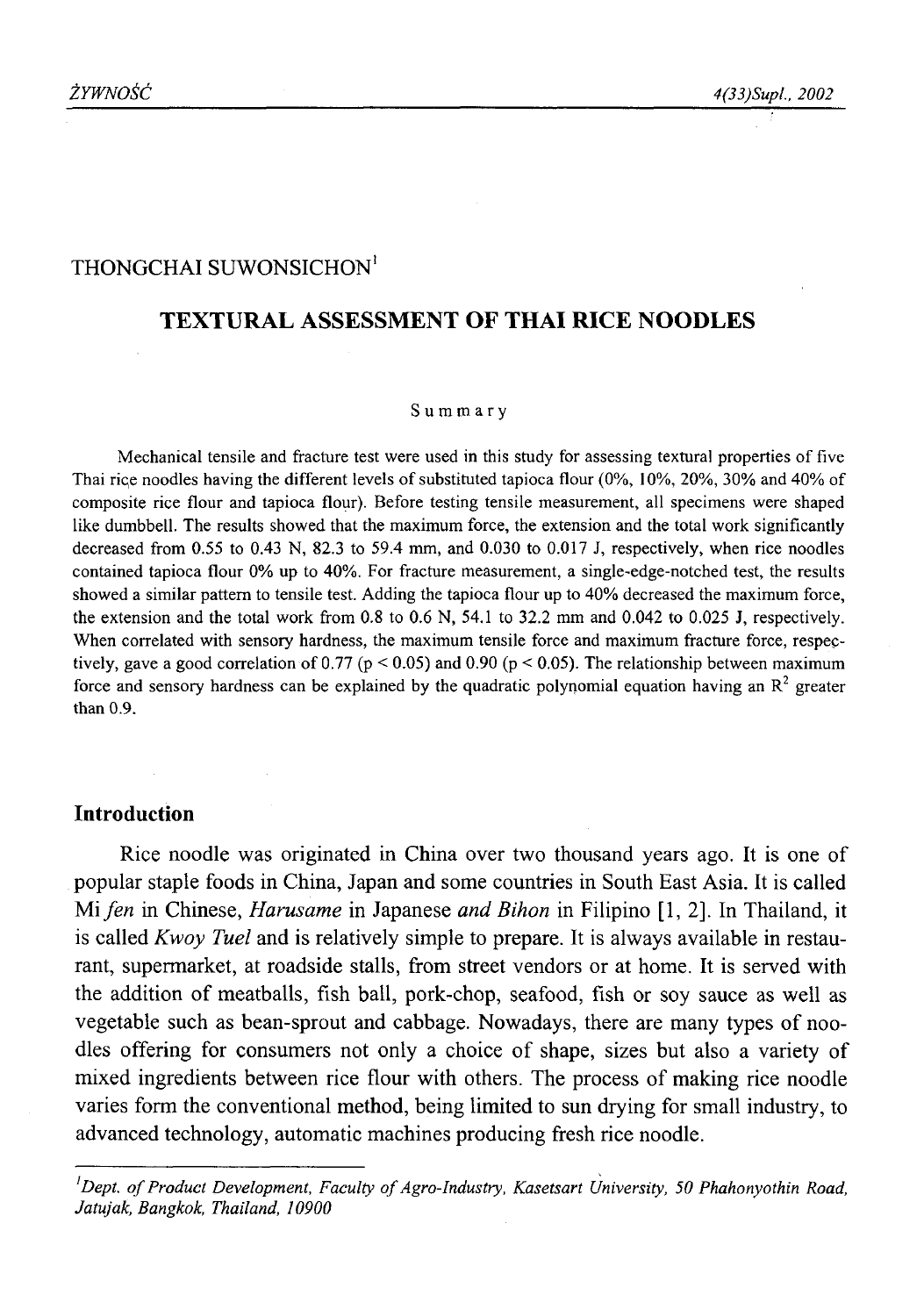Quality of rice flour or starch is one of major factors of rice noodle production. The rice noodle products can be varied from hard texture and easy fragile to quite soft, elastic and sticky after cooking with hot water or soups. They depend on rice varieties and their amylose contents. Occasionally, the industries may lack of raw material or would like to reformulate rice noodle to have a better texture or would like to reduce their cost of production. For their reformulation and new product development, manufactures may add other flours like root crop flours such as cassava, potato or arrowroot to get highly attractive in sensory quality such as the specific soft texture, good aroma and taste. Since there is no standard or recommended method for Thai rice noodle industries to assess their rice noodle products, they mostly use their experience to judge their quality. According to this, they will not get much information from their traditional technique for product development and quality control, especially, the cause of textural changes.

The objective of this work was to evaluate the methods of textural measurement as a tool for Thai rice noodle industries to assess the textural quality of their rice noodles.

### **Materials and methods**

#### *Preparation of Rice noodles*

Rice flour and various tapioca flour levels of substitution (0%, 10%, 20%, 30% and 40% of composite rice starch and tapioca flour) were mixed together before making five rice noodles (five treatments). The process of rice noodle production for this experiment was shown in Figure 1. All rice noodles of each experiment were cooled down at room temperature (about  $28-30^{\circ}$ C) for 1 h before testing.

### *Tensile Test*

All of five Thai rice noodles were shaped like dumbbell. Using Texture Analyzer TA 500 of LLOYD Instrument Ltd., England, performed tensile test of each noodle. Before testing, both ends of Rice noodle were sealed with sticky cloth tape and gripped with TG 33, Lightweight grip produced from LLOYD Instrument. All tests were performed at a constant crosshead speed 3 mm/s until noodle was broken down. To obtain the maximum tensile force (Newton: N), the extension (mm) before breaking, the total work (J) and the stiffness (gradient of the initial linear region of the graph), the raw data were imported to and processed by using Nexygen ® software version 3.0. Each rice noodle was performed in eighteen replicates.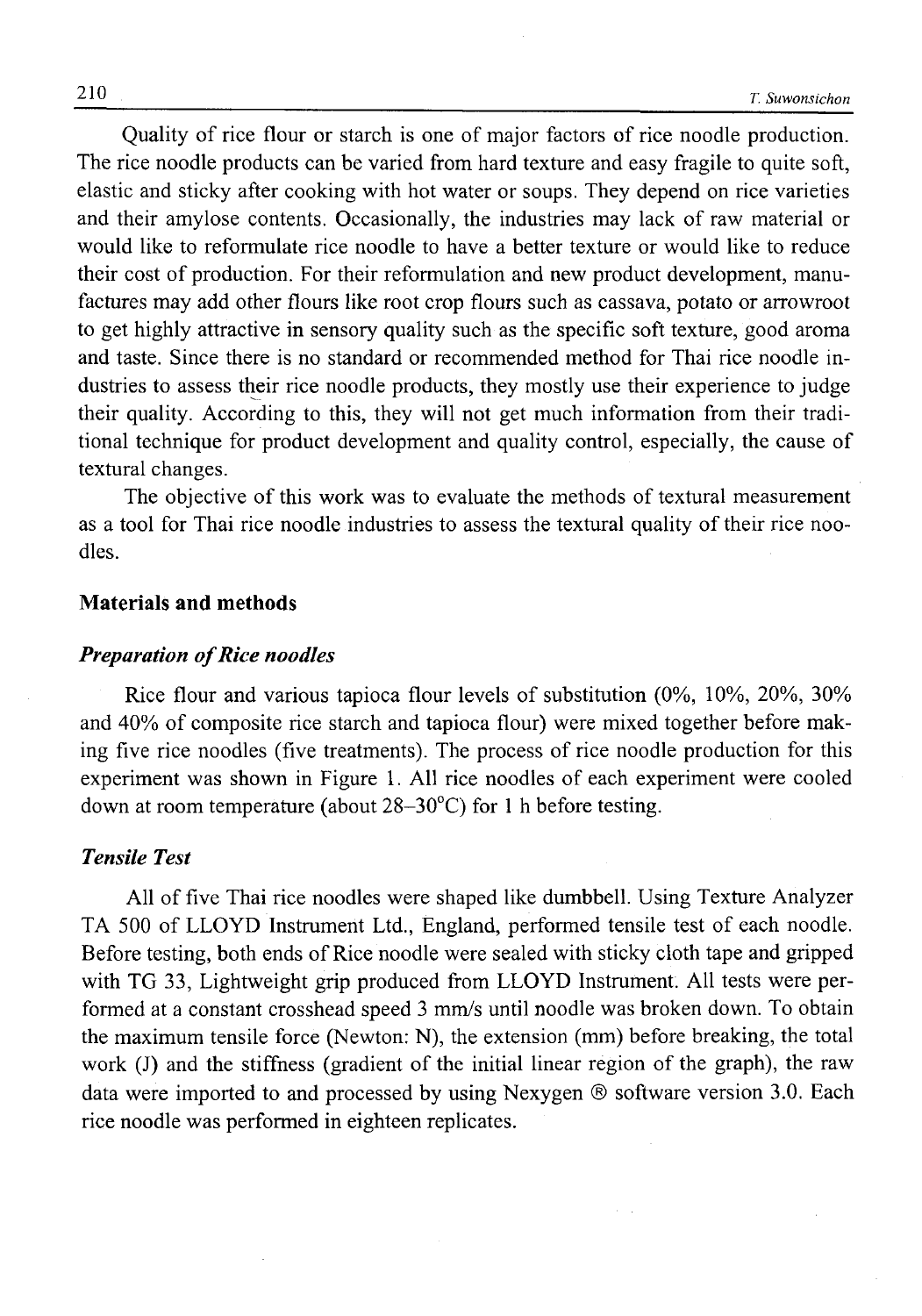

Fig. 1. Flow diagram of rice noodle process

#### *Fracture test*

Each rice noodle was cut into rectangles. At the center of noodle, one side was single edge notched about 1 mm before gripping. The condition of fracture testing and data processing were performed as well as tensile testing.

### *Sensory analysis*

Panel of eleven students evaluated hardness and springiness. They are all senior students from Department of product development, Kasetsart University, Thailand. They were selected from 30 students and intensively trained every three days for a month about the definitions of those textural attributes of rice noodles as follows: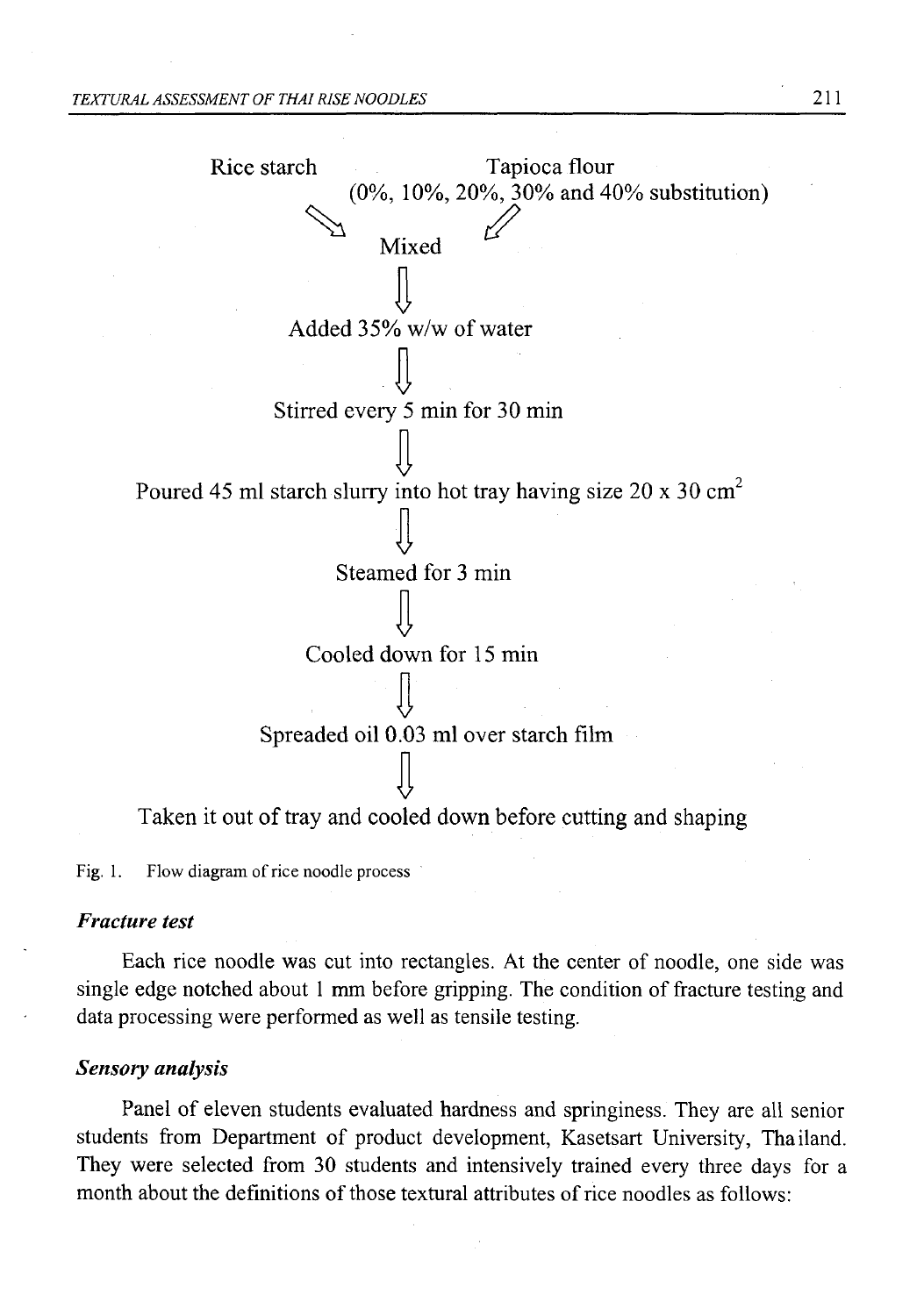- *•* Hardness is the force to pull a rice noodle apart by hands,
- Springiness is the degree to which a rice noodle returns to its original shape once it has been pull away between right and left hands.

After training, they evaluated five rice noodles from this experiment by using Magnitude of estimation, ratio-scaling [3]. Commercial rice noodles, bought from the market, were always served in the first sample and were rated as 100. Consequently, other five noodles were randomly served and were rated in relation to the first commercial rice noodle. For example, if the subsequent sample was half as hard as the first sample, the panel should assign it the value of 50. All data form magnitude estimation were transformed to logarithms before carrying out the analysis of variance (ANOVA).

#### *Statistical analysis*

Five rice noodle data from tensile test, fracture test and sensory test were subjected to SPSS version ® 9.05 for analysis of variance, the Pearson correlation and non linear regression. A significance level of  $p < 0.05$  were used throughout this study.

### **Results and discussion**

The Characteristic of Tensile force-extension and Fracture force-extension relationships of different five rice noodles

Typical tensile force and extension relationships as well as fracture test of five rice noodles having various percentage tapioca flour levels of substitution were shown in Figure 2 and 3, respectively. Additionally, the results of mechanically tensile tests and fracture tests are listed in Table 1 and 2, respectively.

Table 1

| Tensile             | % tapioca flour                             |                  |                                                                            |                  |                   |  |
|---------------------|---------------------------------------------|------------------|----------------------------------------------------------------------------|------------------|-------------------|--|
| attributes          | $\Omega$                                    | 10               | 20                                                                         | 30               | 40                |  |
| Maximum<br>force(N) | $0.55 \pm 0.078$ a $\vert 0.57 \pm 0.049$ a |                  | $0.59 + 0.119$ a                                                           | $0.50 + 0.062 b$ | $0.43 + 0.094$ c  |  |
| Extension<br>(mm)   | $82.8 + 23.8$ a                             | $84.5 + 19.32 a$ | $91.0 \pm 15.4$ a                                                          | $85.1 + 13.9 a$  | 59.4 $\pm$ 21.4 b |  |
| Total work $(J)$    |                                             |                  | $(0.030 \pm 0.012a) 0.033 \pm 0.010a) 0.0037 \pm 0.008a) 0.031 \pm 0.007a$ |                  | $0.017 + 0.008b$  |  |
| Stiffness (-)       | $0.019 \pm 0.01 a$                          | $0.017+0.01$ a   | $0.017+0.01$ a                                                             | $0.018 + 0.01$ a | $0.015 + 0.01$ a  |  |

Tensile attribute means' and their standard deviations of five Thai rice noodles having different percentage tapioca flour levels of substitution.

Note:<sup>1</sup> Means values are calculated from eighteen replicates samples.

a-c Means within the same row followed by the different letters are significantly different ( $p < 0.05$ ).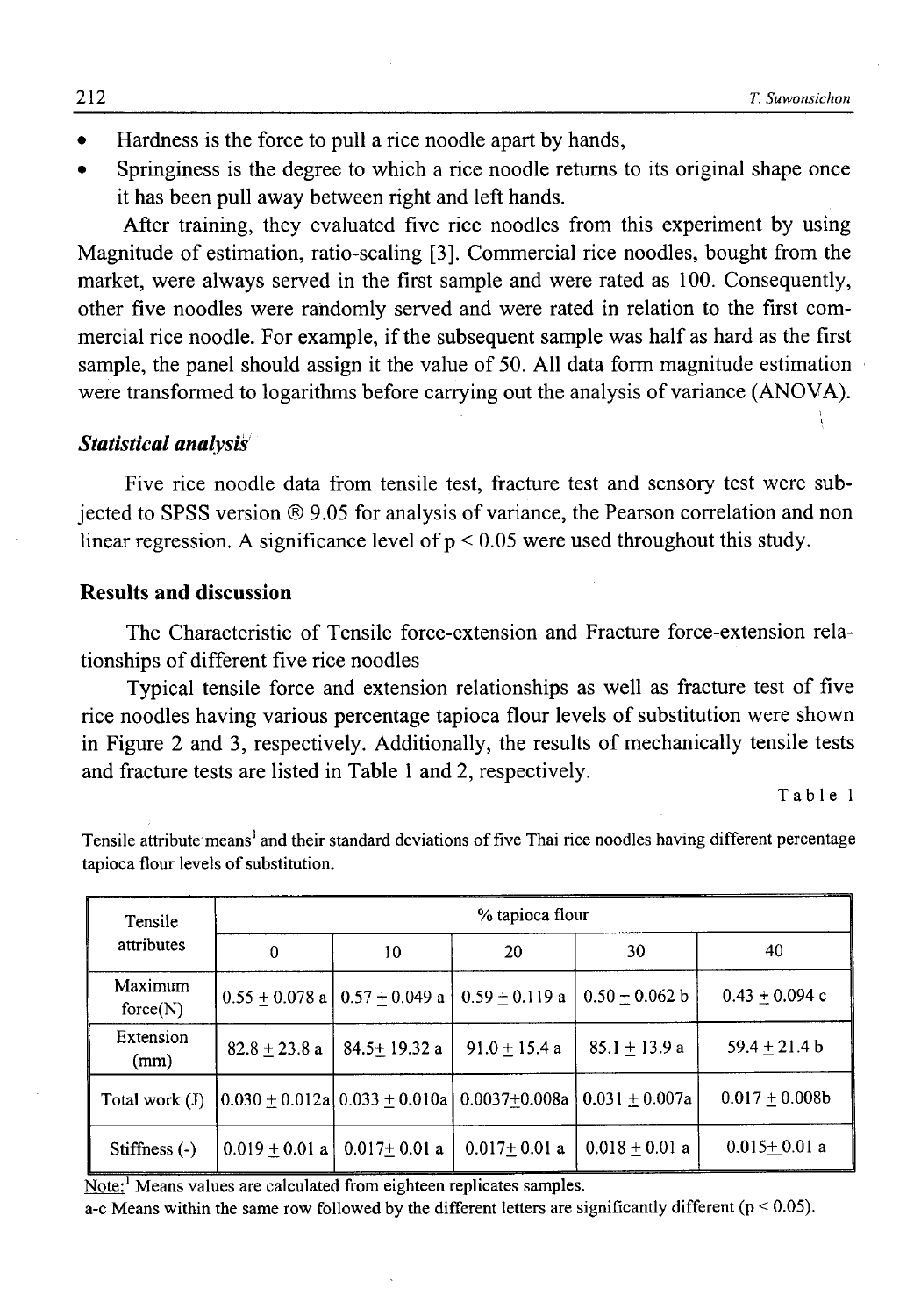

# **Extension (mm)**

Fig. 2. Typical tensile force-extension of five rice noodles having different percentage tapioca flour levels of substitution.

From Figure 2 and 3, they show that rice noodle without addition of tapioca flour provides a hard texture because it has the highest maximum force. However, it is easy fragile because the force is suddenly droping into the origin after reaching the maxi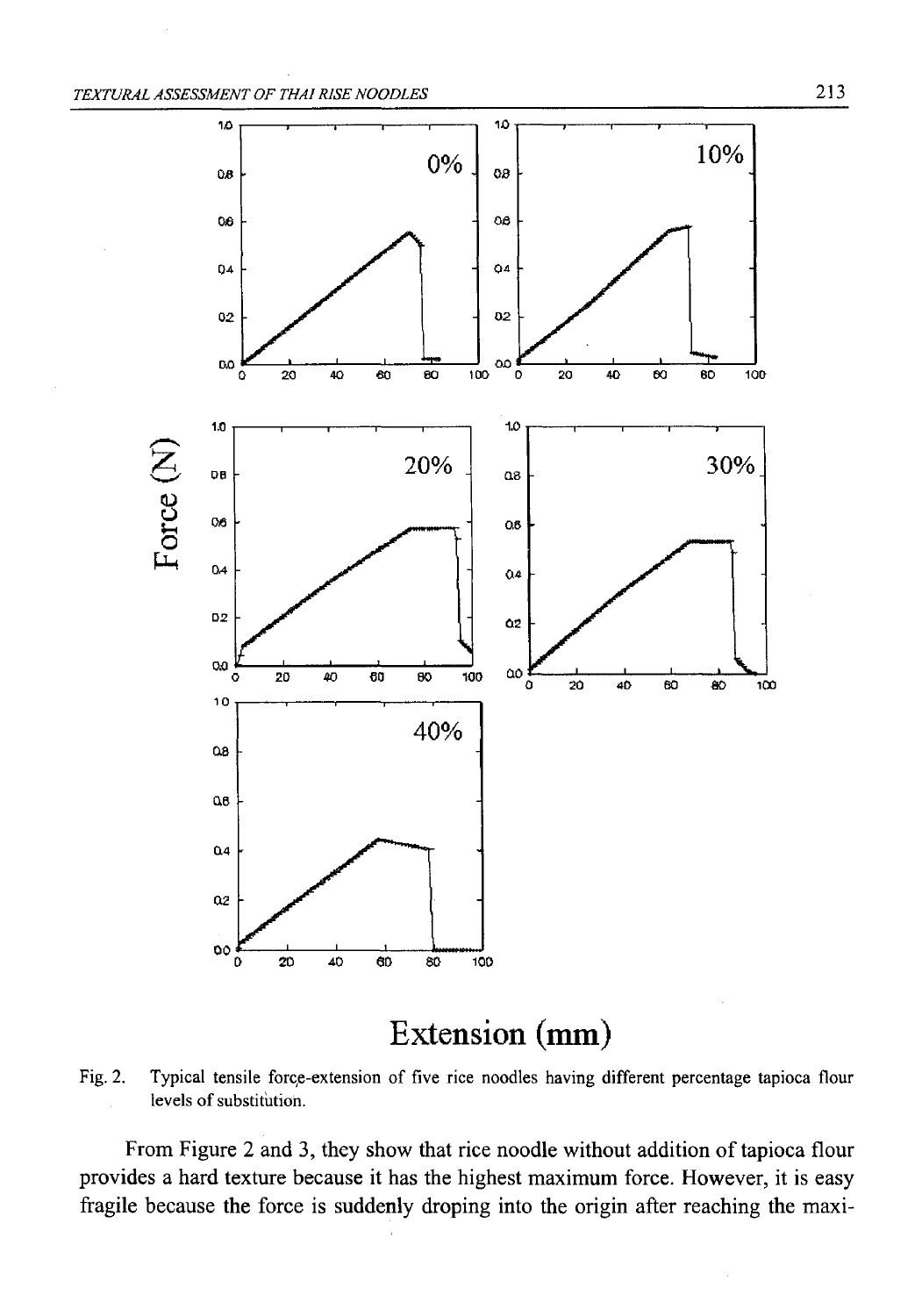mum force value. Conversely, rice noodle having 40% tapioca flour providing a soft and sticky texture shows the lowest maximum force and is quite ductile and does not suddenly ruptured after getting the maximum force. Moreover, table 1 and 2 also show that additional tapioca flour into rice noodle up to 20% will not provide any statistical significant different ( $p > 0.05$ ) in the maximum force, the extension, the total work and the stiffness of tensile test and fracture test. From these results, it is quite clear that starch paste has an influence on texture of rice noodle product. Rice starch [4], and



Fig. 3. Typical fracture force-extension of five rice noodles having different percentage tapioca flour levels of substitution.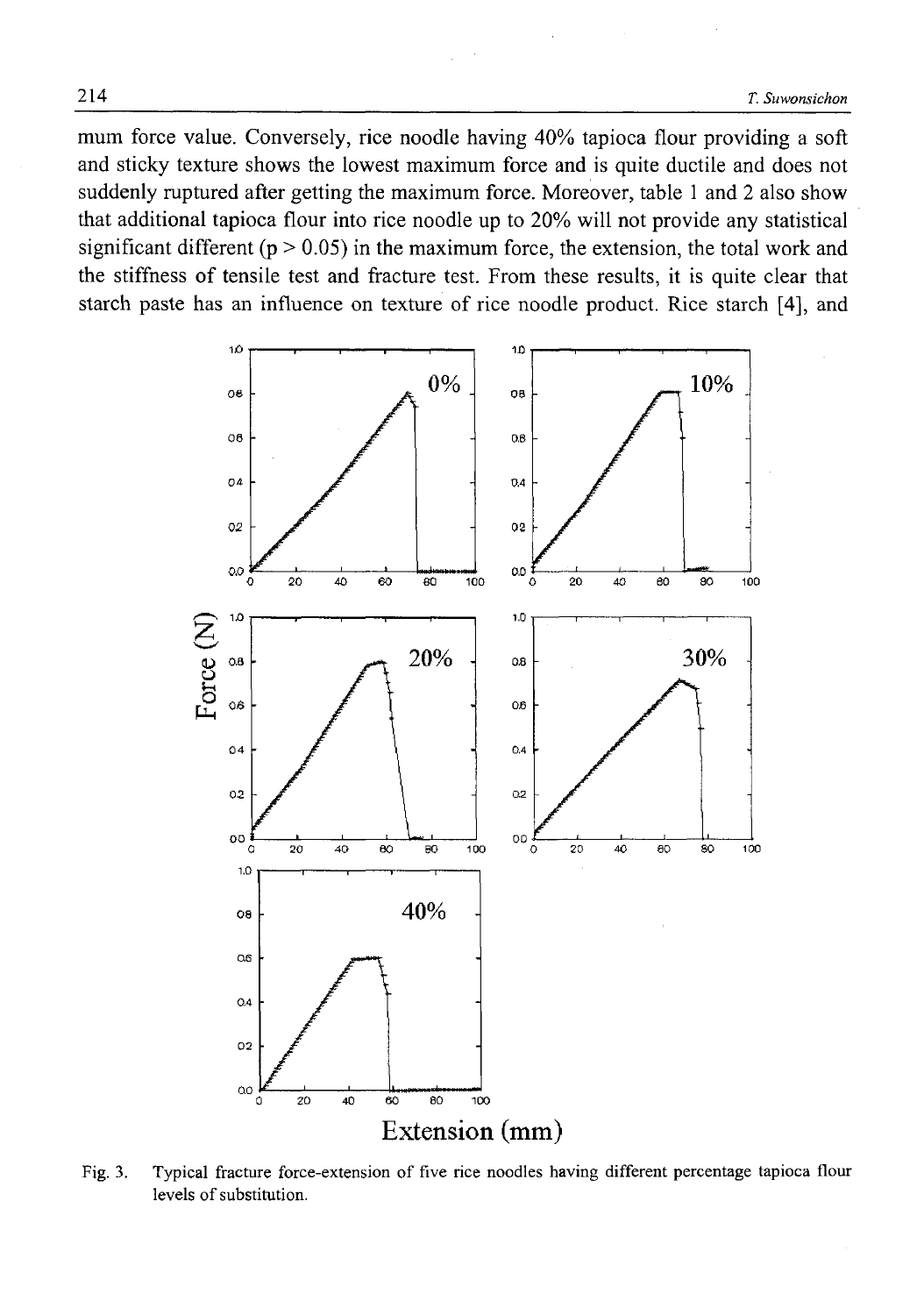cereal starch form viscous short bodied pastes and set to opaque gel on cooling. While tapioca starch, root and tuber starch, form highly viscous long bodied pastes, being clear and forming only a weak gel on cooling. In this study, tensile test shows a very good assessment to follow up the effect of starch paste mixture on the rice noodle quality. Rice noodle containing higher-level tapioca flour changes its texture from hard to soft gel and it is also quite sticky, not suddenly rupture.

Table 2

Fracture attribute means<sup>1</sup> and their standard deviations of five Thai rice noodles having different percentage tapioca flour levels of substitution.

| Fracture            | % tapioca flour   |                   |                   |                                                                                           |                   |  |
|---------------------|-------------------|-------------------|-------------------|-------------------------------------------------------------------------------------------|-------------------|--|
| attributes          | 0                 | 10                | 20                | 30                                                                                        | 40                |  |
| Maximum<br>force(N) | $0.80 \pm 0.18$ a | $0.78 + 0.10 a$   | $0.80 + 0.06$ a   | $0.62 + 0.06$ b                                                                           | $0.60 \pm 0.09$ c |  |
| Extension (mm)      | $54.14 + 18.3$ a  | $42.7 + 10.3$ a   | $42.2 + 16.7$ a   | $38.8 + 12.2 a$                                                                           | $32.2 + 14.3 b$   |  |
| Total work (J)      | $0.042 + 0.019 a$ |                   |                   | $0.035 + 0.019$ a $\vert 0.037 + 0.018$ a $\vert 0.031 + 0.008$ a $\vert 0.025 + 0.011$ b |                   |  |
| Stiffness $(-)$     | $0.021 + 0.01$ a  | $0.011 + 0.006$ a | $0.011 + 0.005$ a | $0.017 + 0.01$ a                                                                          | $0.017 + 0.01$ a  |  |

Note:<sup>1</sup> Means values are calculated from eighteen replicates samples.

a-c Means within the same row followed by the different letters are significantly different ( $p<0.05$ ).

# *Sensory qualities*

The panel responses to five rice noodles are presented in Table 3.

Table 3

Magnitude estimation as logarithmic means<sup>1</sup> and their standard deviations of five Thai rice noodles having different percentage tapioca levels of substitution.

| Sensory at-        | % tapioca flour |                  |                 |                 |                 |  |
|--------------------|-----------------|------------------|-----------------|-----------------|-----------------|--|
| tributes           |                 | 10               | 20              | 30              | 40              |  |
| Hardness           | $4.98 + 0.13$ a | $4.78 + 0.10$ ab | $4.77 + 0.2$ ab | $4.6 + 0.06 b$  | $4.5 + 0.68$ b  |  |
| <b>Springiness</b> | $4.93 + 0.25$ a | $4.66 + 0.4a$    | $4.62 + 0.46$ a | $4.71 + 0.39$ a | $4.62 + 0.65$ a |  |

Mote:' Means values are calculated from eighteen replicates samples

a-c Means within the same row followed by the different letters are significantly different ( $p < 0.05$ ).

Table 3 shows that hardness of rice noodles is significantly lessen ( $p < 0.05$ ) as **the increment** Of **substituted tapioca flour.** None the less, panelists cannot detect any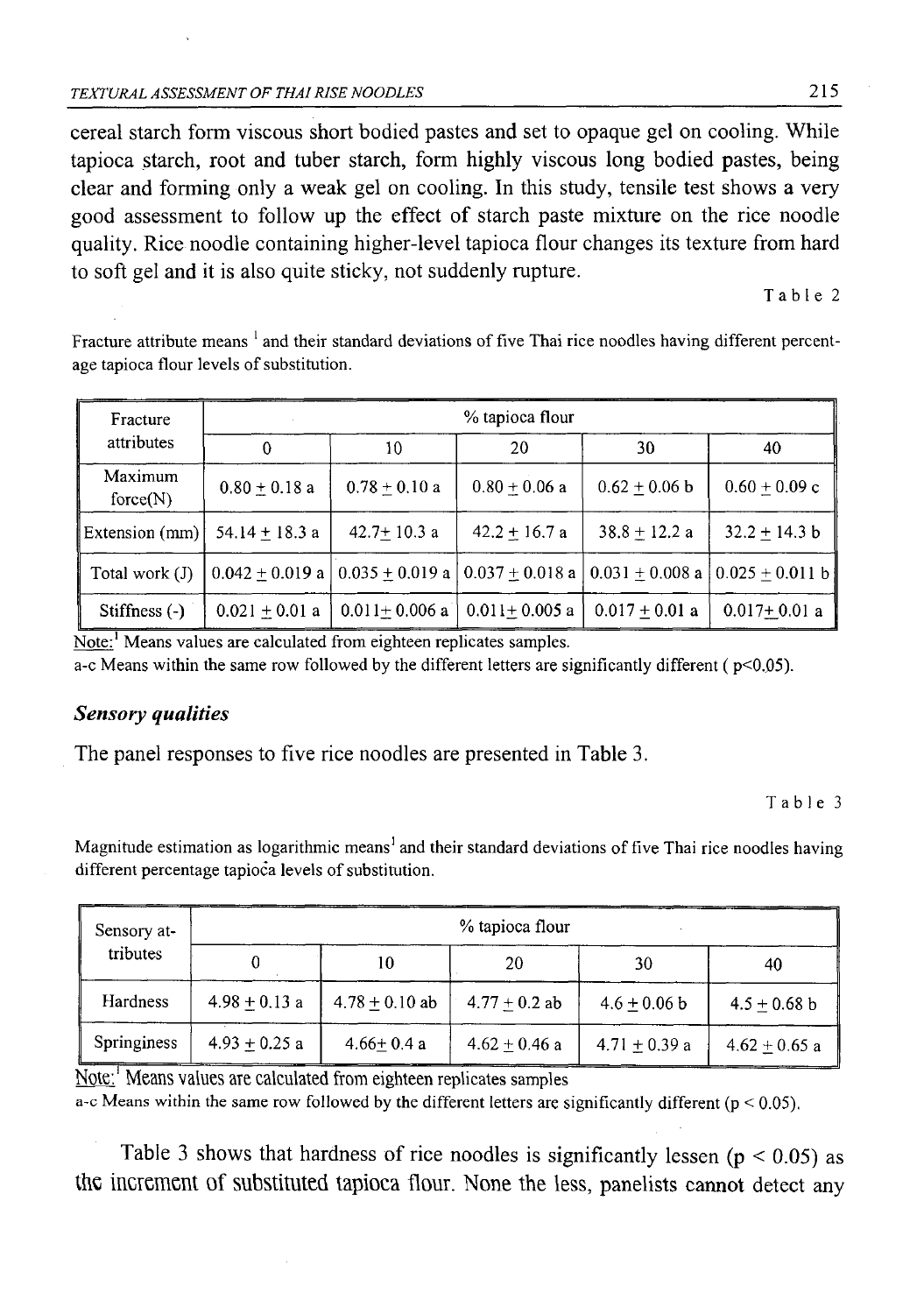significant difference in springiness. The results of sensory assessment follow a similar pattern in mechanical testing as described in previous section. There is a significant correlation between maximum force of tensile test or fracture test and sensory hardness as presented in Table 4. These relationships can be predicted by using a nonlinear regression model, the quadratic polynomial equation, having an  $R^2$  greater than 0.9 as shown in Figure 5 and 6.

Table 4

| Attributes             |       | Maximum Tensile force Maximum Fracture force | <b>Hardness</b> |
|------------------------|-------|----------------------------------------------|-----------------|
| Maximum Tensile force  |       | 0.918                                        | 0.765           |
| Maximum Fracture force | 0.918 |                                              | 0.896           |
| <b>Hardness</b>        | 0.765 | 0.896                                        |                 |

Pearson's correlation coefficients (p<0.005) between mechanical and sensory attributes.

**Maximum Tensile Force (N): Y**



Fig. 5. Relationship between sensory hardness evaluated by Magnitude estimation and maximum tensile force. The solid line is the fit curve of nonlinear equation :  $Y = -32.528 + 13.71 * x - 1.419 * x^2$ ,  $R^2$  = 0.98.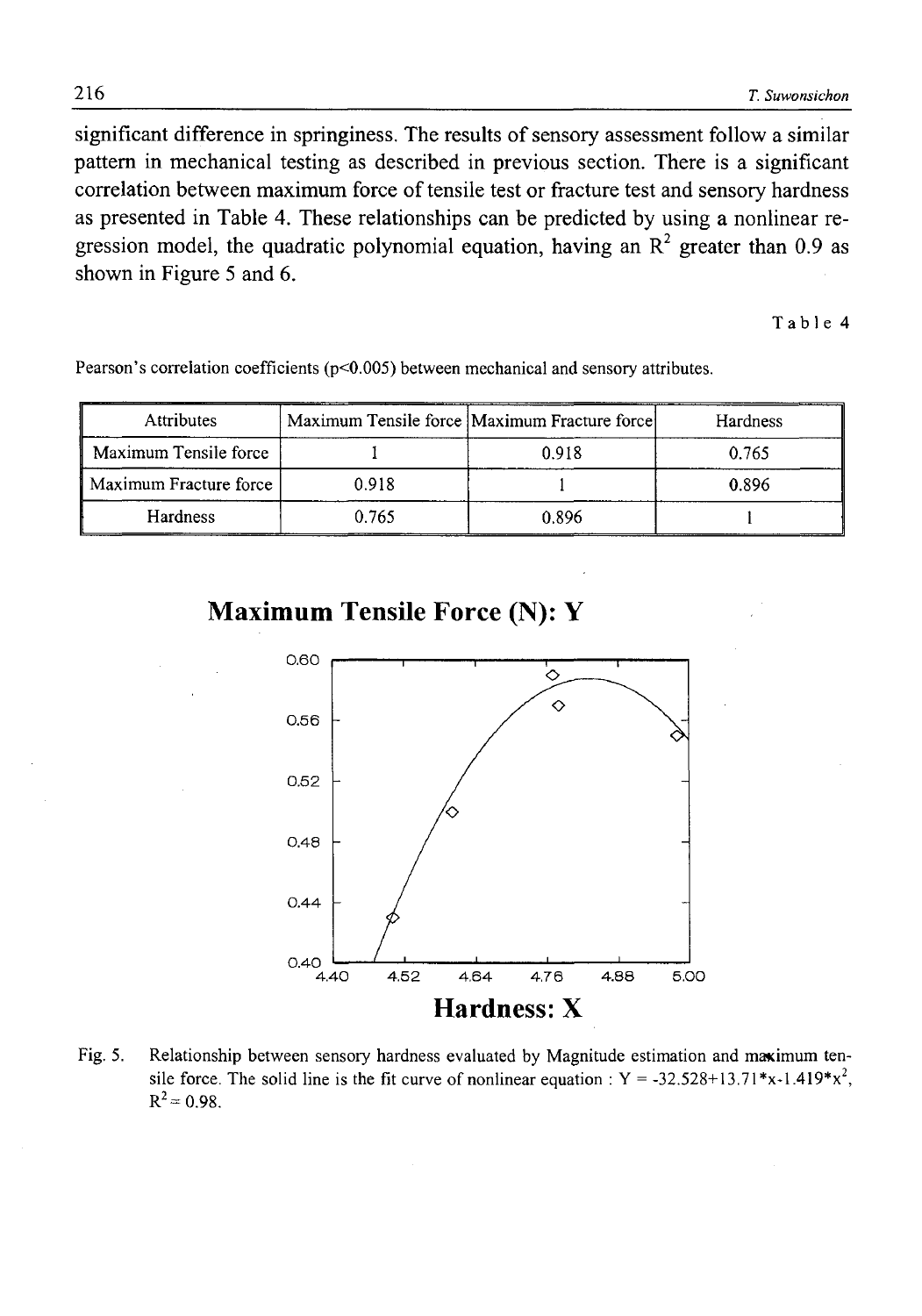# $0.80$  $\Diamond$ 0.75 0.70 0.66 δ 0.60  $4.62$ 4.64 4.76 4.88 5.00 4.40 **Hardness: X**

# **Maximum Fracture Force (N) :Y**

Fig. 6. Relationship between sensory hardness evaluated by Magnitude estimation and maximum fracture force. The solid line is the fit curve of nonlinear equation:  $Y = -27.384+11.391*x$ .  $R^2 = 0.91$ .

### **Conclusion**

Tensile test and Fracture test are very applicable to assess the textural quality of Thai rice noodles. Form this study, those two methods not only can followed up the effect of substituted tapioca flour in rice noodles but also have a highly correlation with sensory evaluation using ratio scale, Magnitude estimation. The relationship between mechanical test, maximum force, and sensory test, hardness, in this study can be predicted by using non-linear regress providing an  $R^2$  greater than 0.9.

#### **Acknowledgment**

The authors gratefully acknowledge Assoc. Prof. Vichai Haruthiathanasan, the director\* of Kasetsart Agricultural and Agro-Industrial Product Improvement Institue (KAPI), Kasetsart University, Thailand and Assoc. Prof. Klanarong Sriroth, Head of Cassava and Strach Technology Research Unit, KAPI for all of their suggestion and support of this project.